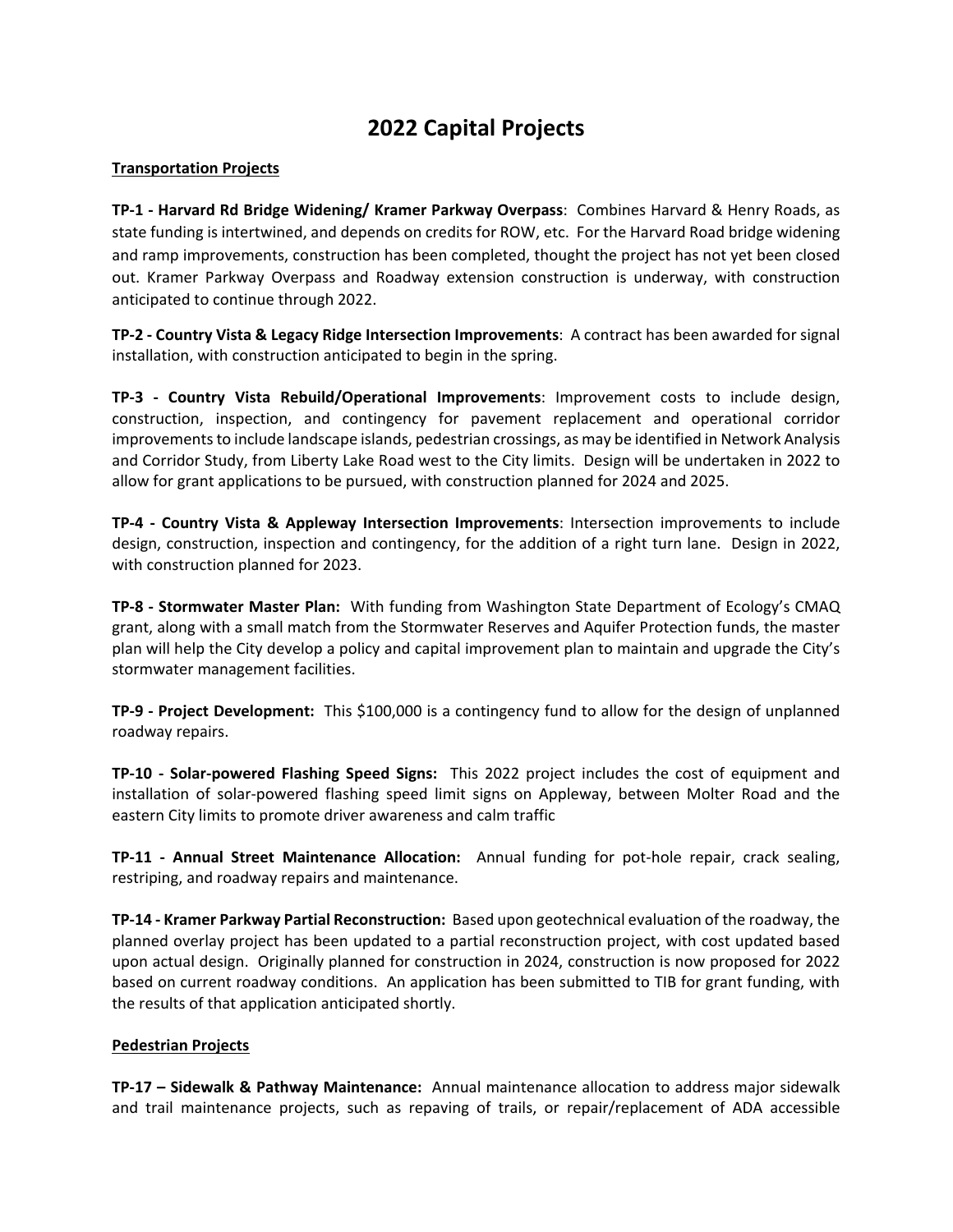pedestrian ramps, along with minor maintenance and repair activities, to include crack-sealing, sidewalk grinding or lifting, etc.

**TP-18 - Annual Pedestrian Crossing Allocation**: Funding for pedestrian crossing improvements and flashing beacons. Funding proposed to address crossings at Bitterroot & Mission, Boone & Malvern, Boone & Stevenson, Country Vista and Sharp, Harvest Parkway & Nora, and Country Vista Blvd. & Blueridge, to be spread over 2022 and 2023.

**TP -20 - Sidewalk Improvements-Mission Ave, Northside, between Aladdin & Caufield:** Remaining funds from the sidewalk Improvements to close sidewalk gaps on the north side of Mission from City limits to SW corner of River Crossing East, and Mission Ave Temporary Trail grindings in 2019. This project will address the final, 330-foot sidewalk gap on north side of Mission Ave, west of Caulfield & east of Aladdin. Design is underway and will be bid by year's end, with construction planned for spring of 2022.

## **Parks & Public Facilities Capital Projects**

**PF-1 - Trailhead Facility Upgrades:** Funding for the demolition and reconstruction of the Trailhead Club house to include the pro shop, offices, a full-service bar and restaurant (lease space), flex space for public meetings/events, and cart storage. This project is approved as a design build with contraction anticipated to be completed in 2023.

**PF-2 - Public Works Yard Development:** Clearing, grading, site planning, permanent fencing, permanent lighting, electricity, temporary structures, utility installation and frontage improvements have been completed to date. Design for the building and final site improvements is underway. The project is anticipated to be bid in early 2022, with construction to be completed by early 2023.

**PF-4 - Library Facility Upgrades:** Funding to allow the City to hire an architect for the purpose of evaluating the current building's capacity to accommodate the areas deemed inadequate or poor in the Library Needs Assessment, with funding for improvements as identified by the architect spread over the next several years.

**PF-5 - Public Art:** Funding proposal as recommended in the Strategic Plan by the Parks & Art Commission.

**PF-6- Pavillion Park Improvements**: Site and facility improvements to include shingle roof replacement; replacement of wind screens; lighting and electrical updates. Staff will prioritize project list based on priority, need and resources.

**PF-7 – Rocky Hill Park Improvements:** Restroom building lighting improvements.

**PF-10 - City Hall Building Improvements:** City Hall campus includes the main building, little house, maintenance shop and site. Maintenance for 2022 includes the following: facility structure repairs including paint, tile flooring and carpeting, lighting updates and doors; fire alarm system and water heater updates.

**PF – 12 - Library / PD Site:** Maintenance improvements to site and building include restroom exhaust fans, exterior window replacement and emergency lighting updates.